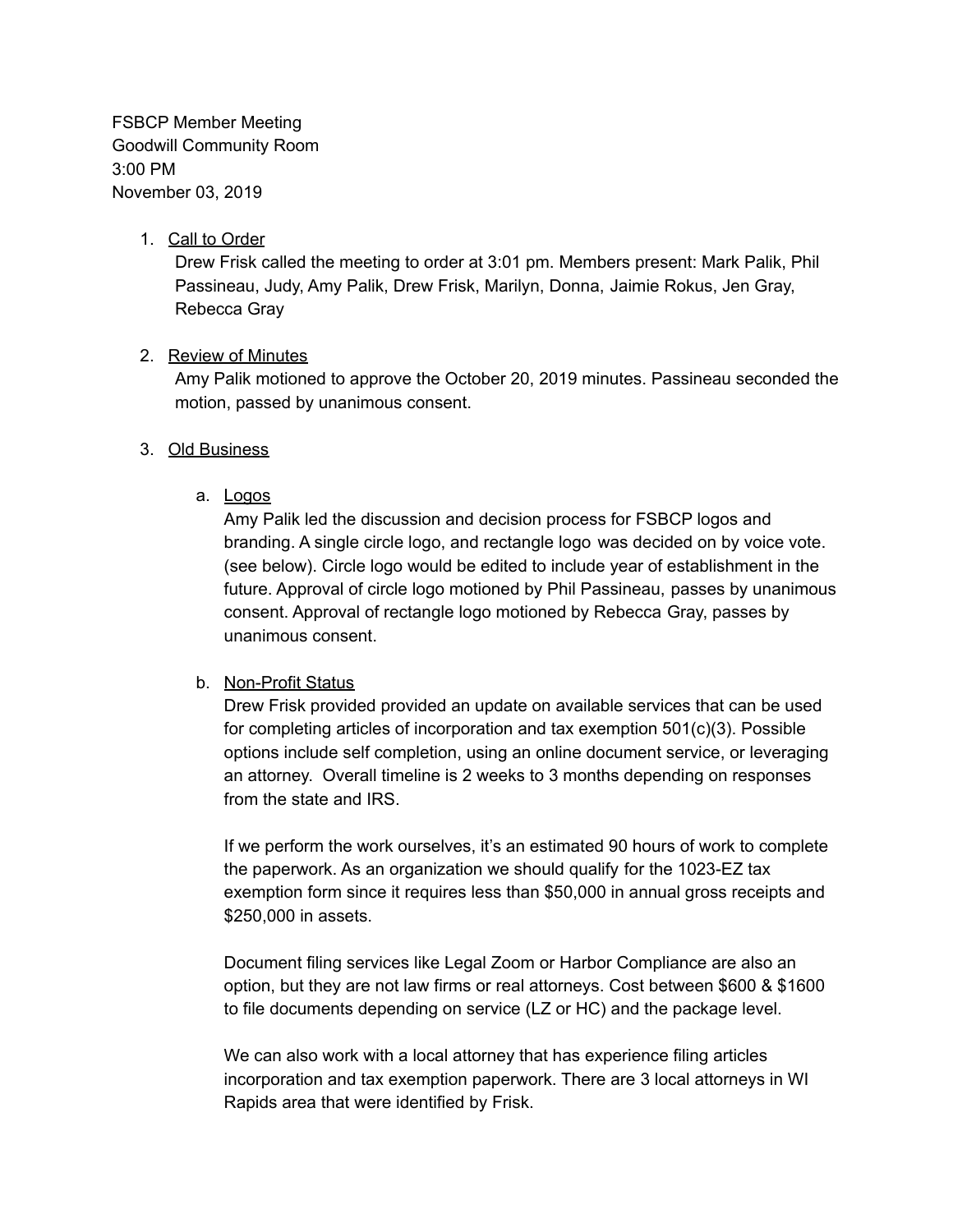It was proposed that we work with an attorney to move forward to make sure we account for all necessary pieces for paperwork. Amy and Drew will identify and meeting with an attorney in the next two weeks and provide an update at the next meeting. Discussion tabled until November 17th meeting.

### c. Location and Grounds Search

Jamie Rokus provided an update on discussions with the Rapids mayor and Airport Commission. We were given the information for a contact the city works department. Any further conversations with the city will be conducted with the city works rather than the mayor going forward.

Amy and Mark Palik gave an update on the Seneca location and it was evaluated that the poor road conditions and the severe remoteness of the location would make it unfavorable for a permanent location. Mark Palik motioned to dismiss the location from current consideration and table to an unknown date in the future. Passinau seconded. Motion passed with all in favor.

General discussion was had regarding contacting landowners and townships in the area. Amy Palik will draft a letter to deliver to local townships inquiring about potential land space.

### 4. New Business

Drew Frisk discussed the purpose of the Scentrail Bark Community Park facebook group to be focused on planning material and announcements only. Going forward the group will be moderated for content that is considered to muddy the waters of content. Approved by unanimous consent.

Jen Gray requested that a form of communication other than facebook messenger be used for board members to communicate. A facebook group will be created for board members to communicate. Approved by unanimous consent.

## 5. Adjournment

Rebecca Gray motioned to adjourn the meeting. Passienau seconded, passes with unanimous consent. Meeting adjourned at 4:31pm.